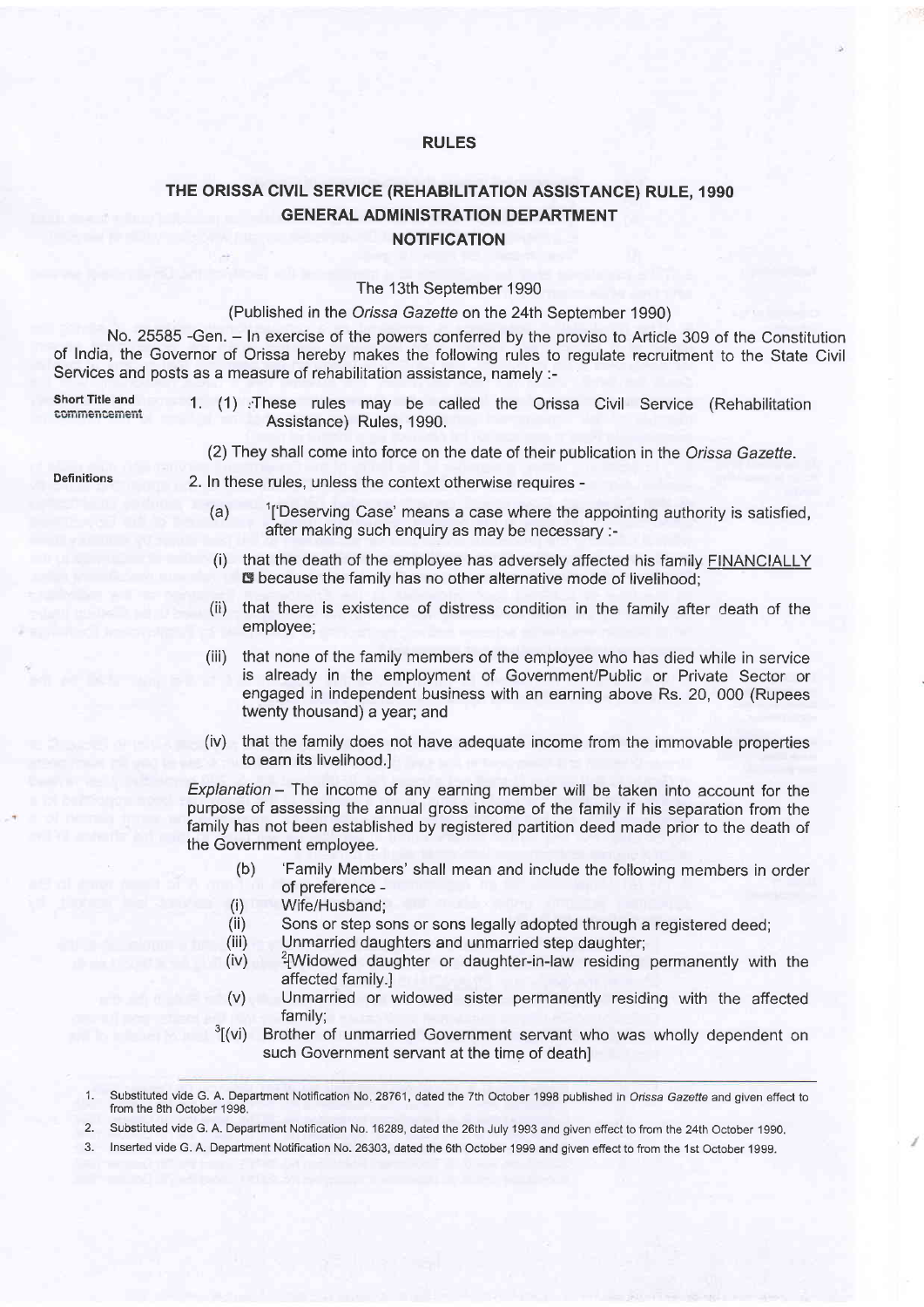- (c) Government means the Government of Orissa;<br>(d)  $\frac{1}{1}$ <sup>\*\*</sup>1:
	-
- $\frac{1}{2}$ ['Rehabilitation Assistance' means the assistance provided under these rules to a member of the family of Government servant who died while in service];
- ,(f) 'Year' means the calendar year.

 $3.$   $\text{6}$ The assistance shall be applicable to a member of the family of the Government servant who dies while in service.

4.  $\text{F}$ The rehabilitation assistance is conceived as a compassionate measure of saving the family of a Government servant from immediate distress when the Government servant suddenly dies while in service. The concept is based on the premises that in case of sudden death his family would not face starvation. The scheme has a direct relationship with the economic,'condition of the family of the Government servant. Appointment of the family member of the Government servant under these rules shall be subject to the provisions contained in Rule 9 and cannot be claimed as a matter of right.

5. <sup>5</sup>I In deserving cases, a member of the family of the Government servant who dies while in service. may be appointed to any Group C or Group D posts only by the appointing authority of that Deceased Government servant provided he/she possesses requisite qualification prescribed for the post in the relevant recruitment rules or instructions of the Government without following the procedure prescribed for recruitment to the post either by statutory rules or otherwise irrespective of the fact that recruitment is made by notification of vacancies to the Employment Exchange or through recruitment examination under relevant recruitment rules. At the time of notifying such vacancies to the Employment Exchange or the examining authority, the employer shall clearly mention that the vacancy is proposed to be filled up under rehabilitation assistance scheme and so, sponsoring of candidates by Employment Exchange or the examining authority is not necessary.l

6. The authority competent to make substantive appointment to the post shall be the competent authority to make appointment under these rules.

7. 6[Appointment under these rules shall be made once against any post either in Group C or Group D which is a base post in the said groups and the maximum scale of pay for such posts in Group C and Group D shall not exceed Rs. 6, 000 and Rs. 3, 200 respectively, as revised by the Government from time to time, when a member of the family has been appointed to a particular post, no further claim shall be entertained for appointing the same person to a higher post. For any further advancement in service, he will have to take his chance in the normal course and compete with other eligible persons.]

8. (1) (a)<sup>7</sup>[Application for an appointment shall be made in Form A to these rules to the appointing authority under whom the deceased Government servant last worked, by registered post with A. D.l

(b) On receipt of the application the appointing authority shall send a requisition to the Collector of the district in which the family ordinarily resides calling for a report as to whether the family is in FINANCIAL<sup>S</sup> distress.

(c) On receipt of a requisition from the appointing authority under Rule 8 (b). the Collector of the district concerned shall cause an enquiry into the matter and furnish his report to the appointing authority within one month from the date of receipt of the requisition.

Omitted vide G. A. Department Notification No.28761, dated the 7th October 1998. '1. Substituted vide G. A. Department Notification No. 28761, dated the 7th October 1998. 2. 3. Substituted vide G. A. Department Notification No. 28761, dated the 7th October 1998. Substituted vide G. A. Department Notification No.28761, dated the 7th October 1998. 4. 5. Substituted vide G. A. Department Notification No. 28761, dated the 7th October 1998. Substituted vide G. A. Department Notification No. 28761, dated the 7th October 1998. 6. Substituted vide G. A. Department Notification No. 28761, dated the 7th October 1998. 7.

Applicability

Objective of the scheme.

Appointment to be made in deseruing cases.

Authority competent to make compassionate appointment.

Posts to which such appointment can be made.

Mode of appointment.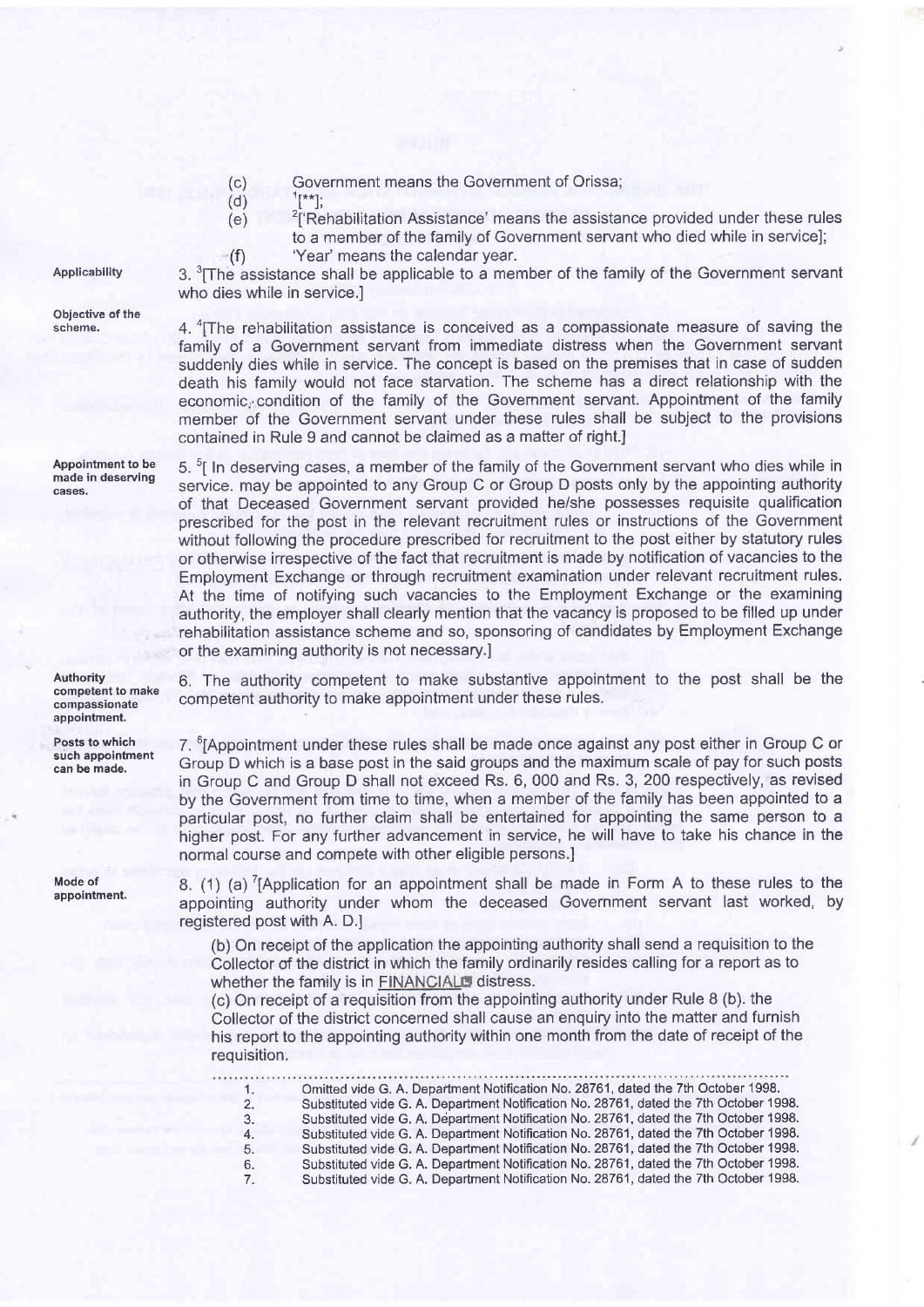(d) The appointing authority, upon receipt of the report, shall consider the same and in case of favourable report, appoint the applicant in a suitable available vacancy under his control. lf a vacancy does not exist under his administrative control, the appointing authority may forward the application to the Head of the Depaftment with suitable recommendations. The Head of the Department shall locate vacancies in other offices under his administrative control and direct Head of the Office where there is a vacancy to appoint the applicant. lf no vacancy is immediately available the application shall be considered for the immediate subsequent vacancy. In cases arising in offices of Heads of Departments, the Head of the Department shall appoint the candidate in his office or in the offices subordinate thereto.

(e) In the case, of the Departments in the Secretariat or the attached Offices the appointing authority, on receipt of application shall refer the case to he concerned Collector for enquiry and report as specified in Clauses (b) & (c) above and on receipt of the report of the Collector under Clause (i) of sub-rule (1) shall follow the procedure as specified hereunder, namely :-

- The concerned Department may appoint the candidate against any post available under its control in the Department not being one in common cadre of the Secretariat.
- (ii) ln case of non-availability of suitable post, the Department may direct the Heads of Departments under its control to appoint the candidate against any suitable post under their control.
- (iii) lf it is proposed to appoint the candidate against a post in any common cadre of the Secretariat administered by the Home Department, the Administrative Department may forward the application with suitable recommendations to the Home Department who shall take steps to appoint the candidate against a suitable post in the common cadre.

(2) Notwithstanding anything contained in Clause (b) of sub-rule (1)if the report of the Collector cannot be received within one month from the date of reference, the appointing authority may 1[\*\*] appoint the applicant subject to the condition that in case of adverse report made by the Collector, his services will be terminated without assigning any reason thereof.

9. (1) Appointment under these rules can be made only against the posts required to be filled up by direct recruitment and not against promotional posts.

(2) <sup>2</sup>[Subject to the provisions contained in sub-rule (3) the applicant for appointment to a particular post, under the rehabilitation assistance scheme, must have the requisite qualifications as prescribed in the relevant recruitment Rules (1) Resolutions or Instructions regulating the recruitment to the said post.l

 $(3)$  <sup>3</sup>[Where a widow of the deceased Government servant is appointed on compassionate ground against a Group D post, she is not required to satisfy the educational qualification prescribed for the said post, provided the duties attached to the post can be satisfactorily performed without having the requisite educational qualification.]

(4) 4[Family of a Government servant who dies while on re-employment or extension of service, shall not be eligible for any benefit under these rules.]

 $(5)$ <sup>5</sup>[\*\*]

(6)<sup> $6$ </sup>(Application for appointment under these rules shall be considered if it is received within one year from the date of death of the Government servant.]

 $(7)$  '[If at the time of death of the Government servant, there is ward who is minor and who alone is available in the family of the deceased Government servant for employment, he/she shall apply for job under these rules on attaining the age of eighteen years and in no case beyond three years from the date of attaining the age of eighteen years.]

- 1. Omitted vide G. A. Department Notification No. 28761, dated the 7th October 1998.
- 2. Substituted vide G. A. Department Notification No. 28761, dated the 7th October 1998.
- 3. Substituted vide G. A. Department Notification No. 28761, dated the 7th October 1998.
- 4. Substituted vide G. A. Department Notification No. 28761, dated the 7th October 1998.
- 5. Omitted vide G. A. Department Notification No. 28761, dated the 7th October 1998.
- o. Substituted vide G. A. Department Notification No. 28761, dated the 7th October 1998.
- 7. Substituted vide G. A. Department Notification No. 26303, dated the 6th September 1999.

Condition of service.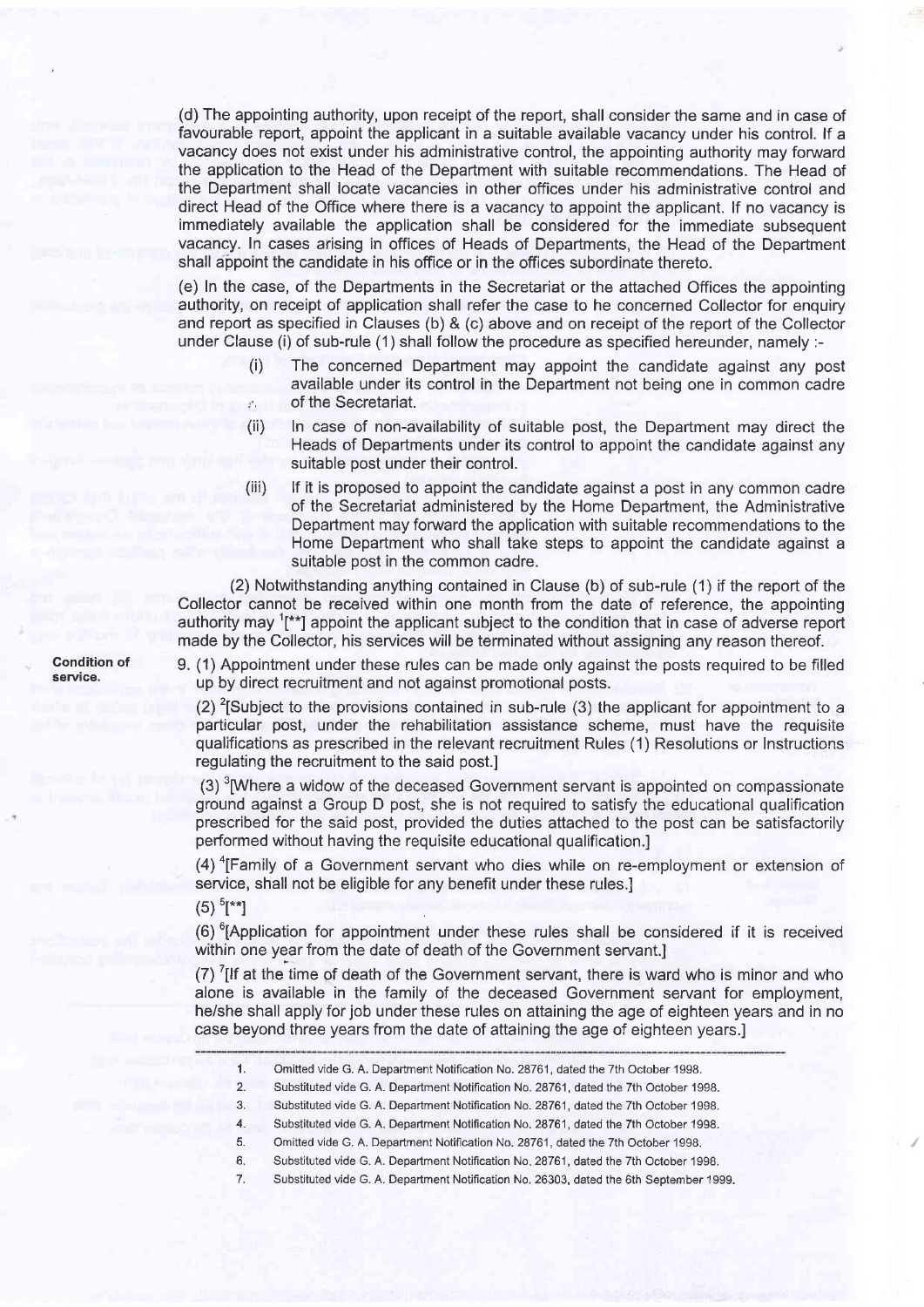(8) The assistance shall not be available to the families of Government servants who died<sup>1</sup>[\*\*] before issue of Labour & Employment Department Resolution No. 17188, dated the 9th September 1976, in respect of posts which are filled up by reference to the Employment Exchange and before issue of G. A. Department Resolution No. 21684-Gen., dated the 9th September 1982, in respect of posts filled up in pursuance of provisions in the relevant service rules.

(9) In exceptional cases, the maximum age limit may be relaxed by the competent authority in accordance with provisions of the Orissa Service Code.

(10) Before issue of appointment order the appointing authority shall ensure the production of the following documents :-

- 
- (i) Submission of Medical Certificate of Health,<br>(ii) Verification of Character and antecedents in respect of appointments (ii) Verification of Character and antecedents in respect of appointments of Government and Heads of Departments.
- (iii) <sup>2</sup>[Character Certificates from two officers of Government not below the rank of Group B Government servant.]
- (iv) Submission of undertaking that he/she has only one spouse living, if<br>he/she is married.
	- $h^3$ [(v) Submission of undertaking through affidavit to the effect that he/she shall maintain the family members of the deceased Government servant excepting the member who is self-sufficient as an earner and who is otherwise separate from the family after partition through a registered deed or after marriage.]

 $(11)$ <sup>4</sup>["Notwithstanding the period of limitation prescribed in sub-rule (6) delay not exceeding twelve months in submission of application for appointment under these rules may be condoned by the Administrative Department and delay exceeding 12 months may be condoned by the Chief Minister.]

10. Suppression of correct information or furnishing of false information in the application shall render the applicant liable for removal from service in addition to other legal action to which he/she may be liable under the existing laws and this will also debar other members of his family from getting appointment under these rules.

 $5$ [10. A. If any person after execution of an undertaking under clause (v) of sub-rule (10) of the said Rule 9 violates the terms as specified therein-the same act would amount to gross misconduct for imposition of major penalty by the appointing authority.]

11.  $6$ <sup>\*\*</sup>]

Repeal and Savings.

Termination of services.

> 12. All instructions corresponding to these rules and in force immediately before the commencement of these rules are hereby repealed.

> commonochtent Notwithstanding such repeal any order passed or action taken under the instructions so repealed shall be deemed to have been made or taken under the corresponding provision of these rules.

- 1. Omitted vide G. A. Department Notification No. 28761, dated the 7th October 1998.
- 2. Substituted vide G. A. Department Notification No. 28761, dated the 7th October 1998.
- 3 & 5. Inserted vide G. A. Department Notification No. 12627, dated the 12th April 2001.
- 4. Substituted vide G. A. Department Notification No. 26303, dated the 6th September 1999.
- 6. Deleted vide G. A. Department Notification No. 28761, dated the 7th October 1998.